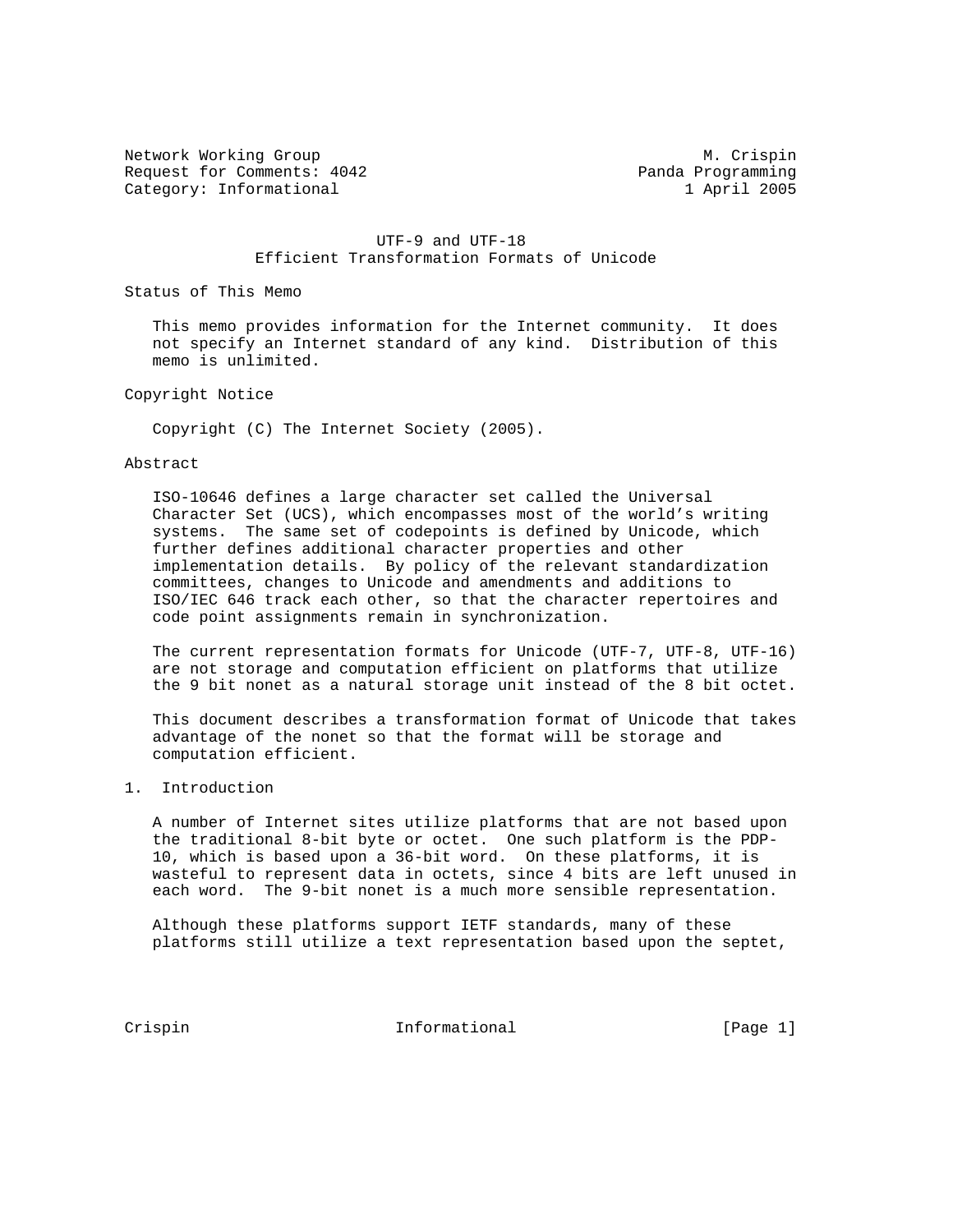which is only suitable for [US-ASCII] (although it has been used for various ISO 10646 national variants).

 To maximize international and multi-lingual interoperability, the IAB has recommended ([IAB-CHARACTER]) that [ISO-10646] be the default coded character set.

 Although other transformation formats of [UNICODE] exist, and conceivably can be used on nonet-oriented machines (most notably [UTF-8]), they suffer significant disadvantages:

 $[UTF-8]$ 

 requires one to three octets to represent codepoints in the Basic Multilingual Plane (BMP), four octets to represent [UNICODE] codepoints outside the BMP, and six octets to represent non-[UNICODE] codepoints. When stored in nonets, this results in as many as four wasted bits per [UNICODE] character.

[UTF-16]

 requires a hexadecet to represent codepoints in the BMP, and two hexadecets to represent [UNICODE] codepoints outside the BMP. When stored in nonet pairs, this results in as many as four wasted bits per [UNICODE] character. This transformation format requires complex surrogates to represent codepoints outside the BMP, and can not represent non-[UNICODE] codepoints at all.

[UTF-7]

 requires one to five septets to represent codepoints in the BMP, and as many as eight septets to represent codepoints outside the BMP. When stored in nonets, this results in as many as sixteen wasted bits per character. This transformation format requires very complex and computationally expensive shifting and "modified BASE64" processing, and can not represent non-[UNICODE] codepoints at all.

 By comparison, UTF-9 uses one to two nonets to represent codepoints in the BMP, three nonets to represent [UNICODE] codepoints outside the BMP, and three or four nonets to represent non-[UNICODE] codepoints. There are no wasted bits, and as the examples in this document demonstrate, the computational processing is minimal.

 Transformation between [UTF-8] and UTF-9 is straightforward, with most of the complexity in the handling of [UTF-8]. It is hoped that future extensions to protocols such as SMTP will permit the use of UTF-9 in these protocols between nonet platforms without the use of [UTF-8] as an "on the wire" format.

Crispin 1nformational [Page 2]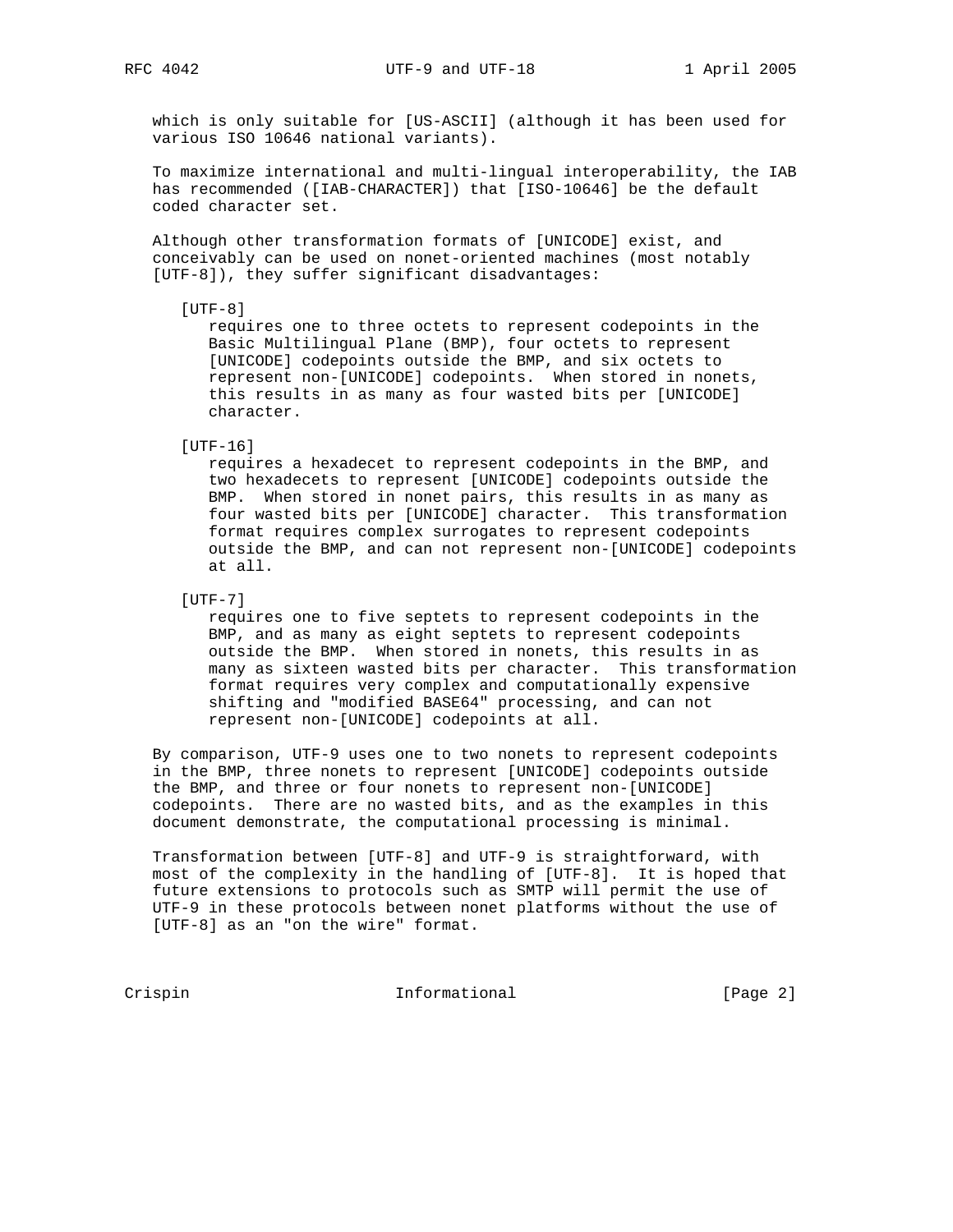Similarly, transformation between [UNICODE] codepoints and UTF-18 is also quite simple. Although (like UCS-2) UTF-18 only represents a subset of the available [UNICODE] codepoints, it encompasses the non-private codepoints that are currently assigned in [UNICODE].

### 1.1. Conventions Used in This Document

 The key words "MUST", "MUST NOT", "REQUIRED", "SHALL", "SHALL NOT", "SHOULD", "SHOULD NOT", "RECOMMENDED", "MAY", and "OPTIONAL" in this document are to be interpreted as described in BCP 14, RFC 2119 [KEYWORDS].

2. Overview

 UTF-9 encodes [UNICODE] codepoints in the low order 8 bits of a nonet, using the high order bit to indicate continuation. Surrogates are not used.

 [UNICODE] codepoints in the range U+0000 - U+00FF ([US-ASCII] and Latin 1) are represented by a single nonet; codepoints in the range U+0100 - U+FFFF (the remainder of the BMP) are represented by two nonets; and codepoints in the range U+1000 - U+10FFFF (remainder of [UNICODE]) are represented by three nonets.

 Non-[UNICODE] codepoints in [ISO-10646] (that is, codepoints in the range 0x110000 - 0x7fffffff) can also be represented in UTF-9 by obvious extension, but this is not discussed further as these codepoints have been removed from [ISO-10646] by ISO.

 UTF-18 encodes [UNICODE] codepoints in the Basic Multilingual Plane (BMP, plane 0), Supplementary Multilingual Plane (SMP, plane 1), Supplementary Ideographic Plane (SIP, plane 2), and Supplementary Special-purpose Plane (SSP, plane 14) in a single 18-bit value. It does not encode planes 3 though 13, which are currently unused; nor planes 15 or 16, which are private spaces.

 Normally, UTF-9 and UTF-18 should only be used in the context of 9 bit storage and transport. Although some protocols, e.g., [FTP], support transport of nonets, the current IETF protocol suite is quite deficient in this area. The IETF is urged to take action to improve IETF protocol support for nonets.

3. UTF-9 Definition

 A UTF-9 stream represents [ISO-10646] codepoints using 9 bit nonets. The low order 8-bits of a nonet is an octet, and the high order bit indicates continuation.

Crispin 1nformational [Page 3]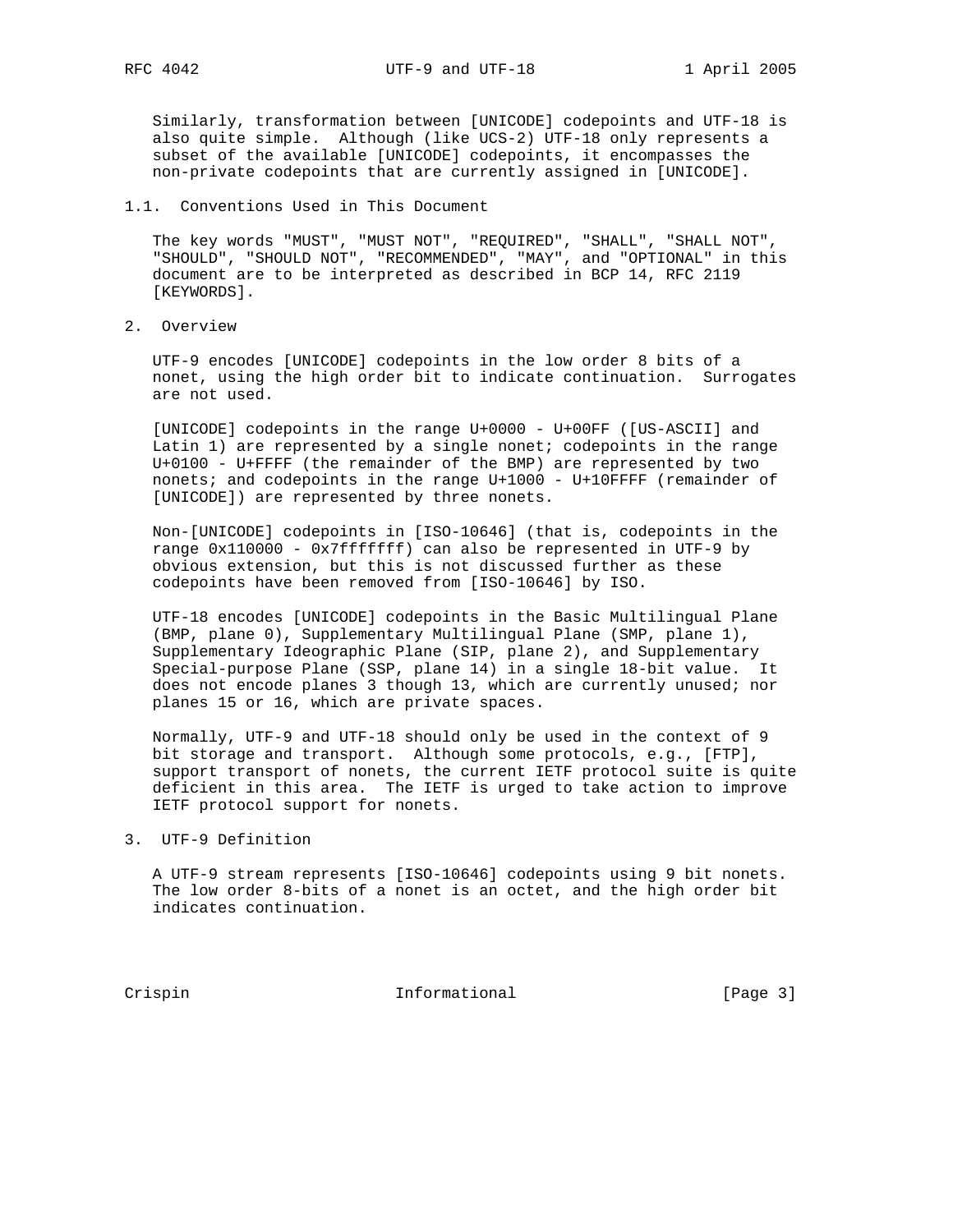UTF-9 does not use surrogates; consequently a UTF-16 value must be transformed into the UCS-4 equivalent, and U+D800 - U+DBFF are never transmitted in UTF-9.

 Octets of the [UNICODE] codepoint value are then copied into successive UTF-9 nonets, starting with the most-significant non-zero octet. All but the least significant octet have the continuation bit set in the associated nonet.

Examples:

| Character   | Name                                                      | $UTF-9$ (in octal) |
|-------------|-----------------------------------------------------------|--------------------|
|             |                                                           |                    |
| $U + 0041$  | LATIN CAPITAL LETTER A                                    | 101                |
| $U+00C0$    | LATIN CAPITAL LETTER A WITH GRAVE                         | 300                |
| $U + 0391$  | GREEK CAPITAL LETTER ALPHA                                | 403 221            |
| $U+611B$    | <cjk "love"="" ideograph="" meaning=""></cjk>             | 541 33             |
| $U + 10330$ | GOTHIC LETTER AHSA                                        | 401 403 60         |
| $U + E0041$ | TAG LATIN CAPITAL LETTER A                                | 416 400 101        |
|             | U+10FFFD <plane 16="" last="" private="" use,=""></plane> | 420 777 375        |
|             | 0x345ecf1b (UCS-4 value not in [UNICODE])                 | 464 536 717 33     |

# 4. UTF-18 Definition

 A UTF-18 stream represents [ISO-10646] codepoints using a pair of 9 bit nonets to form an 18-bit value.

 UTF-18 does not use surrogates; consequently a UTF-16 value must be transformed into the UCS-4 equivalent, and U+D800 - U+DBFF are never transmitted in UTF-18.

 [UNICODE] codepoint values in the range U+0000 - U+2FFFF are copied as the same value into a UTF-18 value. [UNICODE] codepoint values in the range U+E0000 - U+EFFFF are copied as values  $0x30000 - 0x3f$ fff; that is, these values are shifted by 0x70000. Other codepoint values can not be represented in UTF-18.

Examples:

| Character Name |                                               | $UTF-18$ (in octal) |
|----------------|-----------------------------------------------|---------------------|
|                |                                               |                     |
| $U + 0041$     | LATIN CAPITAL LETTER A                        | 000101              |
| $U+00C0$       | LATIN CAPITAL LETTER A WITH GRAVE             | 000300              |
| $U + 0391$     | GREEK CAPITAL LETTER ALPHA                    | 001621              |
| $U+611B$       | <cjk "love"="" ideograph="" meaning=""></cjk> | 060433              |
| $U + 10330$    | GOTHIC LETTER AHSA                            | 201460              |
| $U + E0041$    | TAG LATIN CAPITAL LETTER A                    | 600101              |
|                |                                               |                     |

Crispin 1nformational [Page 4]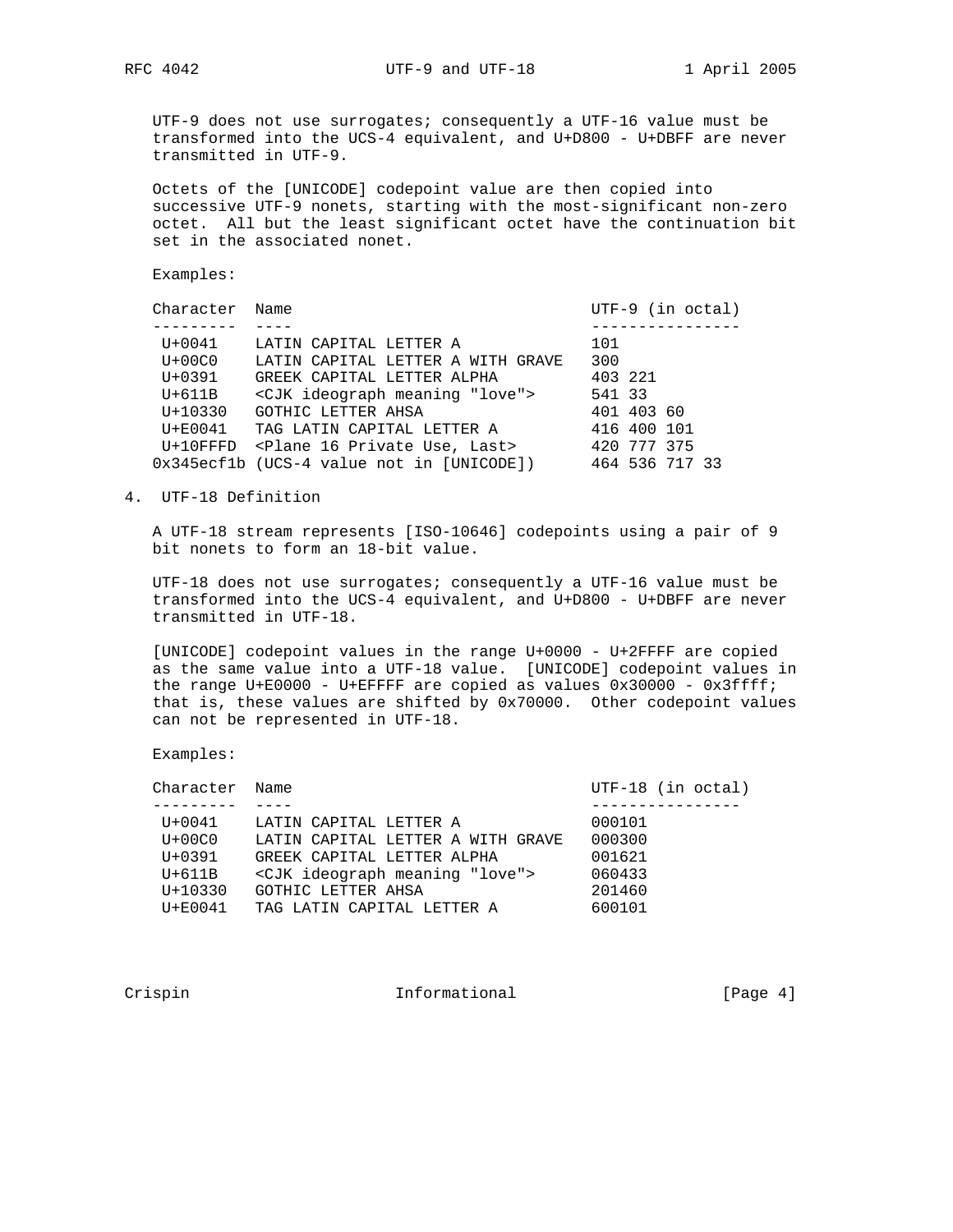# 5. Sample Routines

5.1. [UNICODE] Codepoint to UTF-9 Conversion

 The following routines demonstrate conversion from UCS-4 to UTF-9. For simplicity, these routines do not do any validity checking. Routines used in applications SHOULD reject invalid UTF-9 sequences; that is, the first nonet with a value of 400 octal (0x100), or sequences that result in an overflow (exceeding 0x10ffff for [UNICODE]), or codepoints used for UTF-16 surrogates.

```
 ; Return UCS-4 value from UTF-9 string (PDP-10 assembly version)
   ; Accepts: P1/ 9-bit byte pointer to UTF-9 string
   ; Returns +1: Always, T1/ UCS-4 value, P1/ updated byte pointer
   ; Clobbers T2
UT92U4: TDZA T1, T1 interval is start with zero
```

| U92U41: XOR T1.T2  | ; insert octet into UCS-4 value    |
|--------------------|------------------------------------|
| LSH T1,^D8         | ; shift UCS-4 value                |
| ILDB T2, P1        | ; get next nonet                   |
| TRZE T2,400        | ; extract octet, any continuation? |
| <b>JRST U92U41</b> | ; yes, continue                    |
| XOR T1,T2          | ; insert final octet               |
| POPJ P,            |                                    |

```
 /* Return UCS-4 value from UTF-9 string (C version)
 * Accepts: pointer to pointer to UTF-9 string
  * Returns: UCS-4 character, nonet pointer updated
 */
```

```
 UINT31 UTF9_to_UCS4 (UINT9 **utf9PP)
 {
   UINT9 nonet;
  UINT31 ucs4;
  for (ucs4 = (nonet = *(\text{wtf9PP})++) & 0 \text{xfi};
        nonet & 0x100;
       ucs4 |= (nonet = *(*utf9PP)++) & 0xff)
    ucs4 \leq s = 8;
   return ucs4;
 }
```
5.2. UTF-9 to UCS-4 Conversion

 The following routines demonstrate conversion from UTF-9 to UCS-4. For simplicity, these routines do not do any validity checking. Routines used in applications SHOULD reject invalid UCS-4 codepoints; that is, codepoints used for UTF-16 surrogates or codepoints with values exceeding 0x10ffff for [UNICODE].

Crispin 1nformational [Page 5]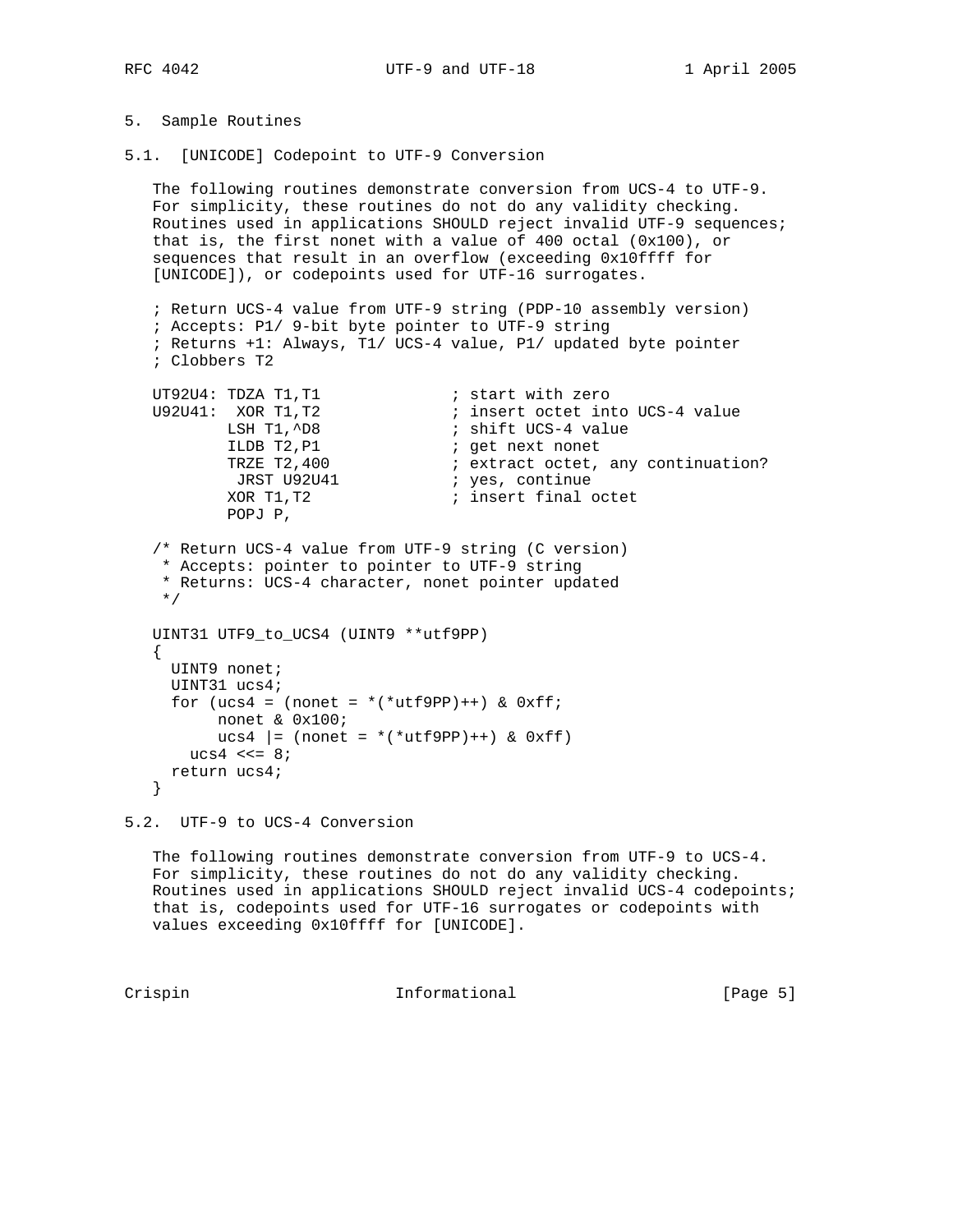RFC 4042 **UTF-9** and UTF-18 1 April 2005

```
 ; Write UCS-4 character to UTF-9 string (PDP-10 assembly version)
   ; Accepts: P1/ 9-bit byte pointer to UTF-9 string
             ; T1/ UCS-4 character to write
   ; Returns +1: Always, P1/ updated byte pointer
   ; Clobbers T1, T2; (T1, T2) must be an accumulator pair
U42UT9: SETO T2, \qquad \qquad ; we'll need some of these 1-bits later
ASHC T1,-^D8 \qquad \qquad ; \qquad \text{low octet becomes nonet with high 0-bit}U32U91: JUMPE T1, U42U9X ; done if no more octets
LSHC T1,-^D8 \qquad ; shift next octet into T2
ROT T2,-1 \qquad \qquad ; turn it into nonet with high 1 bit
PUSHJ P,U42U91 ; recurse for remainder
U42U9X: LSHC T1,^D9 \qquad \qquad ; get next nonet back from T2
IDPB T1, P1 (a) i write nonet
 POPJ P,
   /* Write UCS-4 character to UTF-9 string (C version)
    * Accepts: pointer to nonet string
    * UCS-4 character to write
    * Returns: updated pointer
    */
   UINT9 *UCS4_to_UTF9 (UINT9 *utf9P,UINT31 ucs4)
 {
    if (ucs4 > 0x100) {
       if (ucs4 > 0x10000) {
         if (ucs4 > 0x1000000)
         *utf9P++ = 0x100 | ((ucs4 >> 24) & 0xff);
        *utf9P++ = 0x100 | ((ucs4 >> 16) & 0xff);
 }
      *utf9P++ = 0x100 | ((ucs4 >> 8) & 0xff);
     }
    *utf9P++ = ucs4 & 0xff;
     return utf9P;
   }
```
6. Implementation Experience

As the sample routines demonstrate, it is quite simple to implement UTF-9 and UTF-18 on a nonet-based architecture. More sophisticated routines can be found in ftp://panda.com/tops-20/utools.mac.txt or from lingling.panda.com via the file <UTF9>UTOOLS.MAC via ANONYMOUS [FTP].

Crispin 1nformational [Page 6]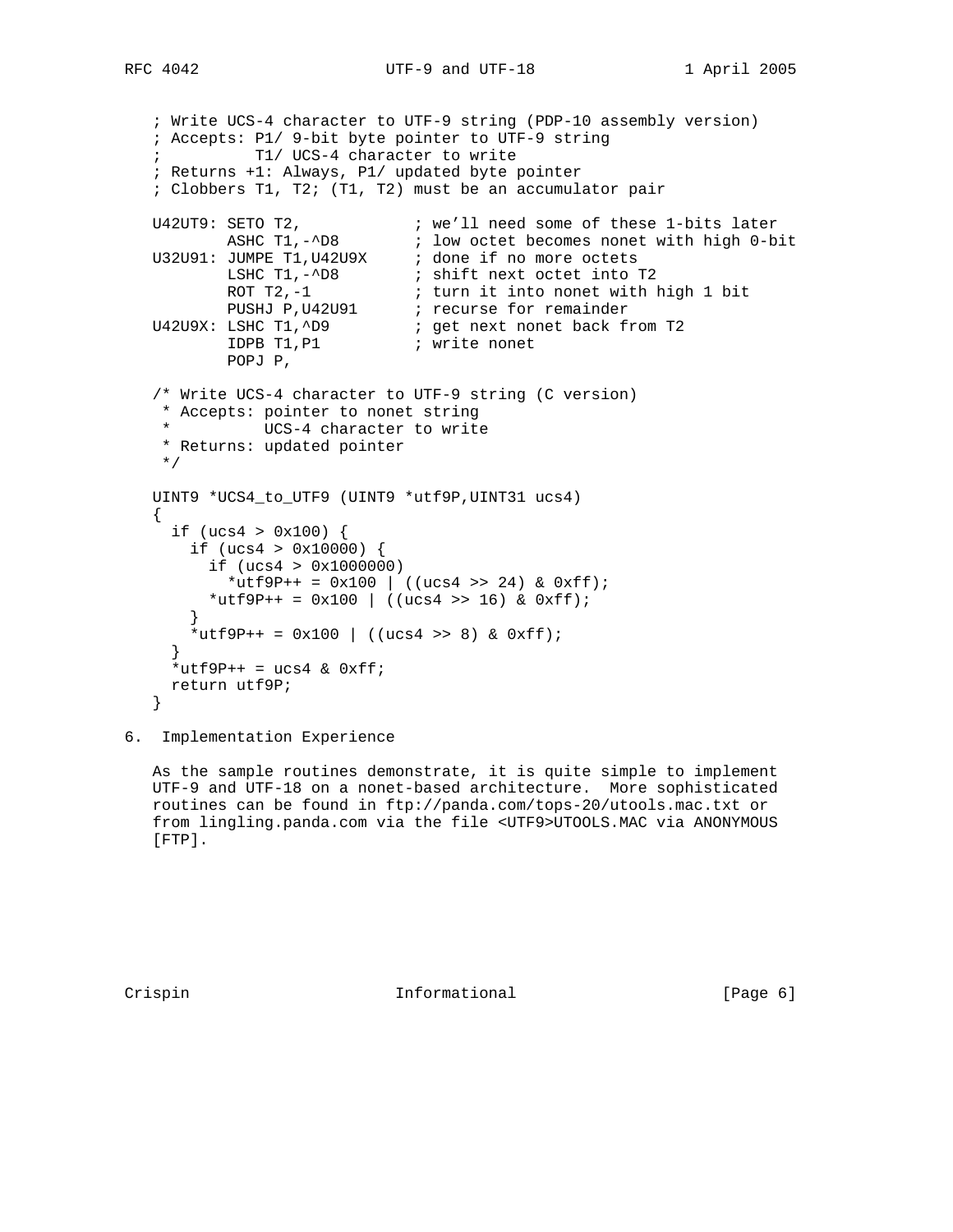RFC 4042 **UTF-9** and UTF-18 1 April 2005

 We are now in the process of implementing support for nonet-based text files and automated transformation between septet, octet, and nonet textual data.

- 7. References
- 7.1. Normative References
	- [FTP] Postel, J. and J. Reynolds, "File Transfer Protocol", STD 9, RFC 959, October 1985.
	- [IAB-CHARACTER] Weider, C., Preston, C., Simonsen, K., Alvestrand, H., Atkinson, R., Crispin, M., and P. Svanberg, "The Report of the IAB Character Set Workshop held 29 February - 1 March, 1996", RFC 2130, April 1997.
	- [ISO-10646] International Organization for Standardization, "Information Technology - Universal Multiple-octet coded Character Set (UCS)", ISO/IEC Standard 10646, comprised of ISO/IEC 10646-1:2000, "Information technology - Universal Multiple-Octet Coded Character Set (UCS) - Part 1: Architecture and Basic Multilingual Plane", ISO/IEC 10646-2:2001, "Information technology - Universal Multiple-Octet Coded Character Set (UCS) - Part 2: Supplementary Planes" and ISO/IEC 10646-1:2000/Amd 1:2002, "Mathematical symbols and other characters".
	- [KEYWORDS] Bradner, S., "Key words for use in RFCs to Indicate Requirement Levels", BCP 14, RFC 2119, March 1997.
	- [UNICODE] The Unicode Consortium, "The Unicode Standard Version 3.2", defined by The Unicode Standard, Version 3.0 (Reading, MA, Addison-Wesley, 2000. ISBN 0-201-61633-5), as amended by the Unicode Standard Annex #27: Unicode 3.1 and by the Unicode Standard Annex #28: Unicode 3.2, March 2002.

### 7.2. Informative References

- [US-ASCII] American National Standards Institute, "Coded Character Set - 7-bit American Standard Code for Information Interchange", ANSI X3.4, 1986.
- [UTF-16] Hoffman, P. and F. Yergeau, "UTF-16, an encoding of ISO 10646", RFC 2781, February 2000.

Crispin 1nformational [Page 7]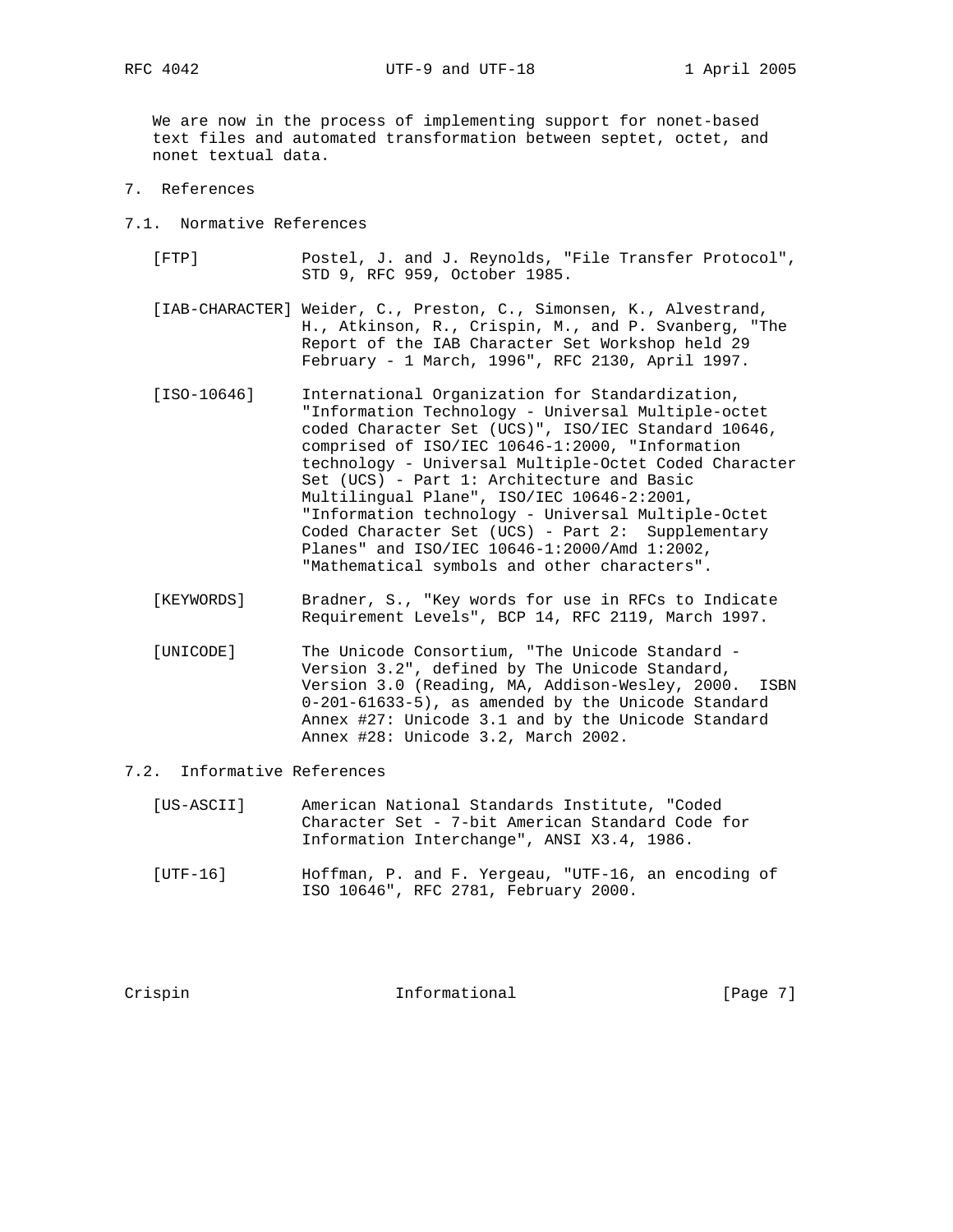- [UTF-7] Goldsmith, D. and M. Davis, "UTF-7 A Mail-Safe Transformation Format of Unicode", RFC 2152, May 1997.
- [UTF-8] Sollins, K., "Architectural Principles of Uniform Resource Name Resolution", RFC 2276, January 1998.
- 8. Security Considerations

 As with UTF-8, UTF-9 can represent codepoints that are not in [UNICODE]. Applications should validate UTF-9 strings to ensure that all codepoints do not exceed the [UNICODE] maximum of U+10FFFF.

 The sample routines in this document are for example purposes, and make no attempt to validate their arguments, e.g., test for overflow ([UNICODE] values great than 0x10ffff) or codepoints used for surrogates. Besides resulting in invalid data, this can also create covert channels.

9. IANA Considerations

 The IANA shall reserve the charset names "UTF-9" and "UTF-18" for future assignment.

Author's Address

 Mark R. Crispin Panda Programming 6158 NE Lariat Loop Bainbridge Island, WA 98110-2098

 Phone: (206) 842-2385 EMail: UTF9@Lingling.Panda.COM

Crispin 1nformational [Page 8]